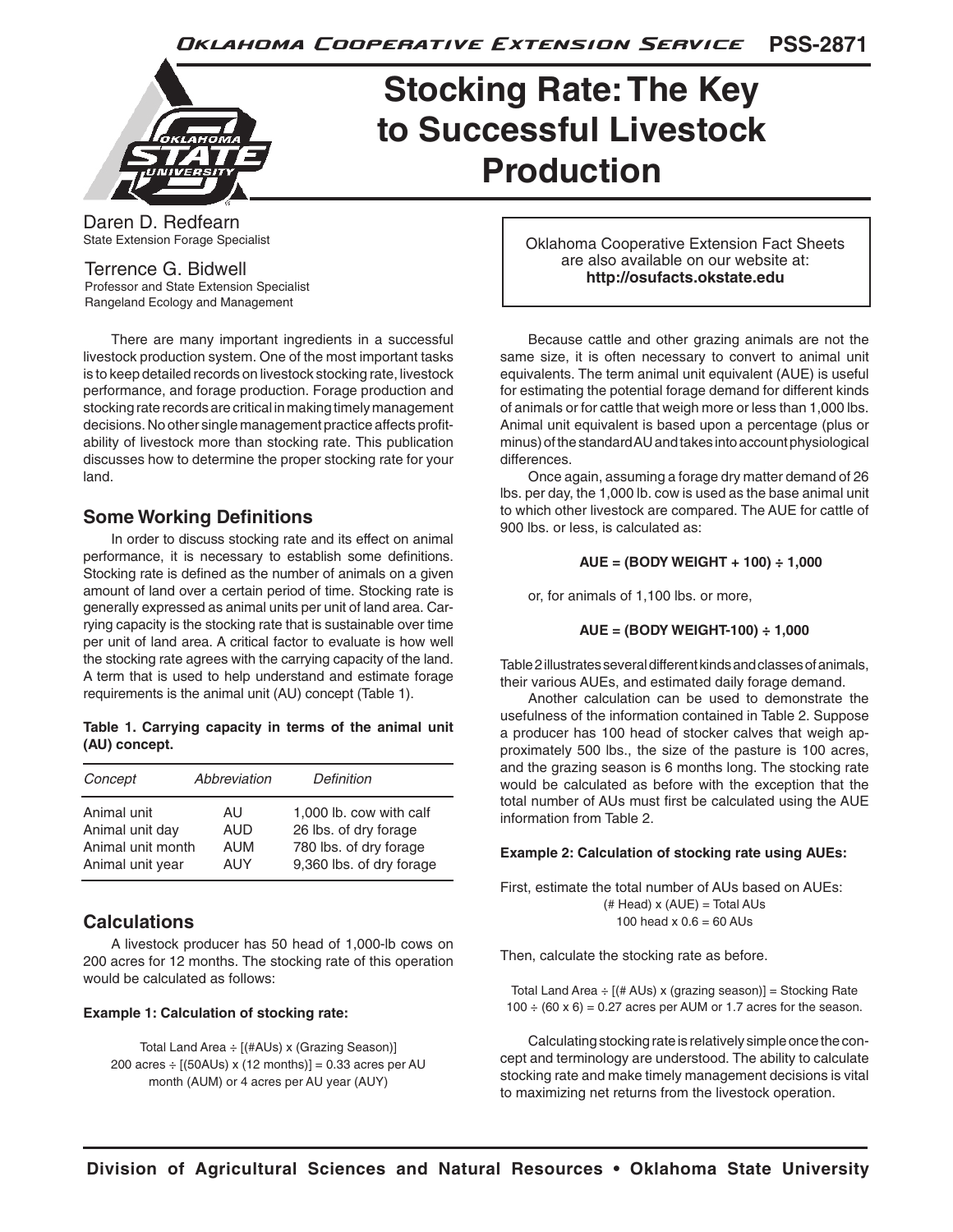**Table 2. Animal unit equivalent (AUE) and estimated daily forage dry matter (DM) demand for various kinds and classes of animals.**

| Animal type       | <b>AUE</b> | DM demand<br>(lbs. per day) |
|-------------------|------------|-----------------------------|
| Cattle            |            |                             |
| Calves            |            |                             |
| 300 lbs.          | 0.4        | 9                           |
| 400 lbs.          | 0.5        | 12                          |
| 500 lbs.          | 0.6        | 15                          |
| 600 lbs.          | 0.7        | 18                          |
| Cows              | 1.0        | 26                          |
| <b>Bulls</b>      | 1.25       | 32                          |
| Horses            | 1.25       | 32                          |
| Sheep             | 0.2        | 5                           |
| Goats             | 0.17       | 4                           |
| White-tailed deer | 0.17       | 4                           |
|                   |            |                             |

# **Differences in Stocking of Introduced and Rangeland Forages**

 Although the concepts of stocking rate determination are similar for introduced and rangeland forages, there is one major difference in estimating stocking rate: allowable use (percent utilization of available forage) is lower for rangeland forage. This can not be emphasized enough; introduced forages can be utilized to a higher degree than rangeland forages if adequate moisture and fertility are available. Working through some examples for both types of systems should help clear up any misunderstanding. Utilization does not equal consumption by the animal for any kind of forage. Utilization includes decomposition, waste, and consumption by insects and other herbivores.

# **Stocking Rates on Introduced Forages**

 Introduced forages are generally non-native species that have been selected for rapid growth and grazing tolerance. Introduced forage grasses common to Oklahoma include bermudagrass, tall fescue, Old World bluestem, weeping lovegrass, various cereal grains, and ryegrass. Oklahoma producers also use several introduced legumes, including alfalfa, hairy vetch, and numerous clover species (red, white, arrowleaf, rose, berseem). Most introduced forages will tolerate a heavier degree of grazing pressure than rangeland forages because of their rapid regrowth capabilities. Although many introduced forages are tolerant of close grazing, not all the forage produced can be removed. Some residue must be left for the plant to carry out basic metabolic functions.

 Table 3 contains suggested residue levels for some forages commonly used in Oklahoma. This information will help prevent overgrazing of pastures.

 Using the information in Tables 2 and 3, producers can quickly estimate the animal forage demand and the stocking rate for their livestock production system. For fine tuning of stocking rates on specific ranches; however, forage production information from long-term record keeping will be necessary because long-term data takes into account fluctuations in precipitation. Moisture is generally the most limiting factor relative to forage production.

**Table 3. Suggested residue height of selected introduced forages for optimum animal performance and stand persistence.**

| Species                 | Residue<br>Height<br>(inches) | Utilization<br>Maximum<br>(%) |
|-------------------------|-------------------------------|-------------------------------|
| Alfalfa                 | 6"<br>4                       | 50                            |
| Annual ryegrass         | 3<br>- 4"                     | 75                            |
| Arrowleaf clover        | 3<br>- 4"                     | 50                            |
| Bermudagrass            | 1.5<br>- 3"                   | 75 <sup>1</sup>               |
| Intermediate wheatgrass | - 6"<br>4                     | 50                            |
| Oat                     | - 6"<br>4                     | 75                            |
| Old World bluestem      | - 4"<br>З                     | 65                            |
| Pubescent wheatgrass    | - 6"<br>4                     | 50                            |
| Red clover              | - 6"<br>4                     | 50                            |
| Rve                     | - 6"<br>4                     | 75                            |
| Tall fescue             | - 5"<br>4                     | 70                            |
| Tall wheatgrass         | - 8"<br>6                     | 50                            |
| Wheat                   | 6"<br>4                       | 75                            |
| White clover            | 3"<br>2                       | 75                            |

<sup>1</sup> Can be higher given adequate precipitation and N.

 This concept is best illustrated using another example. Assume a livestock operation that has 100 acres of bermudagrass and long-term production records indicate the pasture is capable of producing 5,000 lbs. of forage DM per acre over the growing season. In this particular example, a producer may wish to know how many head of 500 lb. stocker calves they may expect to stock in the pasture. First, estimate the total amount of available forage DM based on historical records and the percent utilization factor from Table 3.

#### **Example 3: Calculation of available forage for grazing:**

(Average DM in lbs. per acre) x (# Acres) x (% Utilization Factor) 5,000 x 100 x 0.65 = 325,000 lbs. of Forage DM

 Next, estimate the number of animal units that could be stocked on the pasture given the above forage production potential. In other words, calculate the stocking rate in AUs.

#### **Example 4: Calculation of stocking rate (# head) based on available forage:**

(Total Forage DM) ÷ [(# Grazing Days) x (Daily Forage Demand for 1 AU or AUE of the animal in question)] =  $#$  of Head  $325,000 \div [(120 \text{ days}) \times (15 \text{ lbs. DM per day})] = Stocking Rate$  $325,000 \div 1800 = 181$  Head

 In this example, a bermudagrass pasture was assumed to be capable of producing 5,000 lbs. of forage DM per acre and it was estimated that a stocking rate of 181 head of 500 lb. stocker calves could be used for a typical 120-day growing season. To express this production scenario as a stocking rate, you would return to the equation used in Example 2.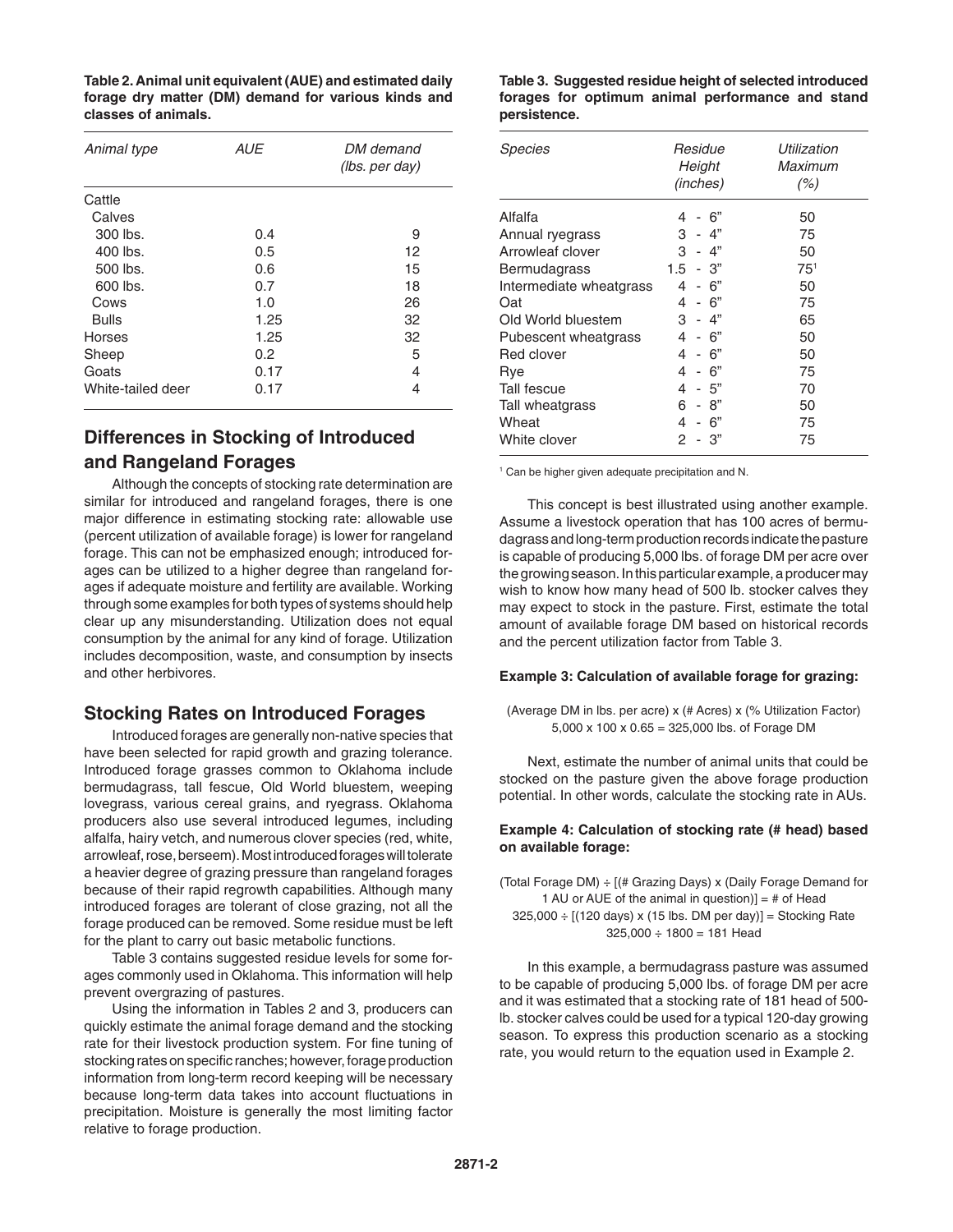#### **Example 5: Calculation of AUs from AUEs:**

# Head x AUE = Total AUs 181 Head x 0.6 = 109 AUs

Now simply use the equation developed in Example 1 to calculate the stocking rate.

> (Total Land Area)  $\div$  (# AUs) = Stocking Rate  $100 \div 109 = 0.92$  acres per AU

# **Stocking Rates on Rangeland**

 Rangeland is the most abundant type of land inOklahoma and contributes heavily to the beef cattle and recreational leasing industry. Rangeland is the primary source of wildlife habitat throughout the state. Lands that are dominated by native grasses, forbs, shrubs, or scattered trees are considered rangelands. In order for rangeland to be sustainable for beef cattle production, the number of animals and their forage demand must be balanced with forage production. Forage production varies from year to year because of changes in precipitation (Fig. 1-2). Stocking rate should be based on average long-term end-of-season standing crop values (Fig. 2) for an operation to remain productive and sustainable. The procedure for calculating stocking rates can be used on either forests or rangelands.

# **Ecological Sites and Soils**

 An ecological site, previously known as a rangeland site, is an area of land with a combination of soil, climatic, topographic, and natural vegetation features that set it apart significantly from adjacent areas. Ecological sites are expressed in terms of soil depth, topography, slope, plant production, and species composition. Vegetation on a particular site will vary in composition and production from one region of the state to another and from year-to-year because of changes in precipitation.

## **Forage Production and Standing Crop**

 Stocking rates are based on the amount of forage that is standing at the end of the growing season in an ungrazed condition.End-of-season standing crop is not total production because much of the production has been lost to decomposition and insects.Actual forage production is often twice as large as the end-of-season standing crop. Forage production information is useful but is very time consuming to obtain. That is why end-of-season standing crop is used for estimating stocking rate.

 Standing crop should be measured by clipping within grazing exclosures in key areas. The exclosure should be moved each year during the winter. The more years of standing crop information that can be assembled, the better the stocking rate decisions will be. Otherwise, producers must rely on guesses or information from Standard Soil Surveys, which tend to underestimate standing crop.







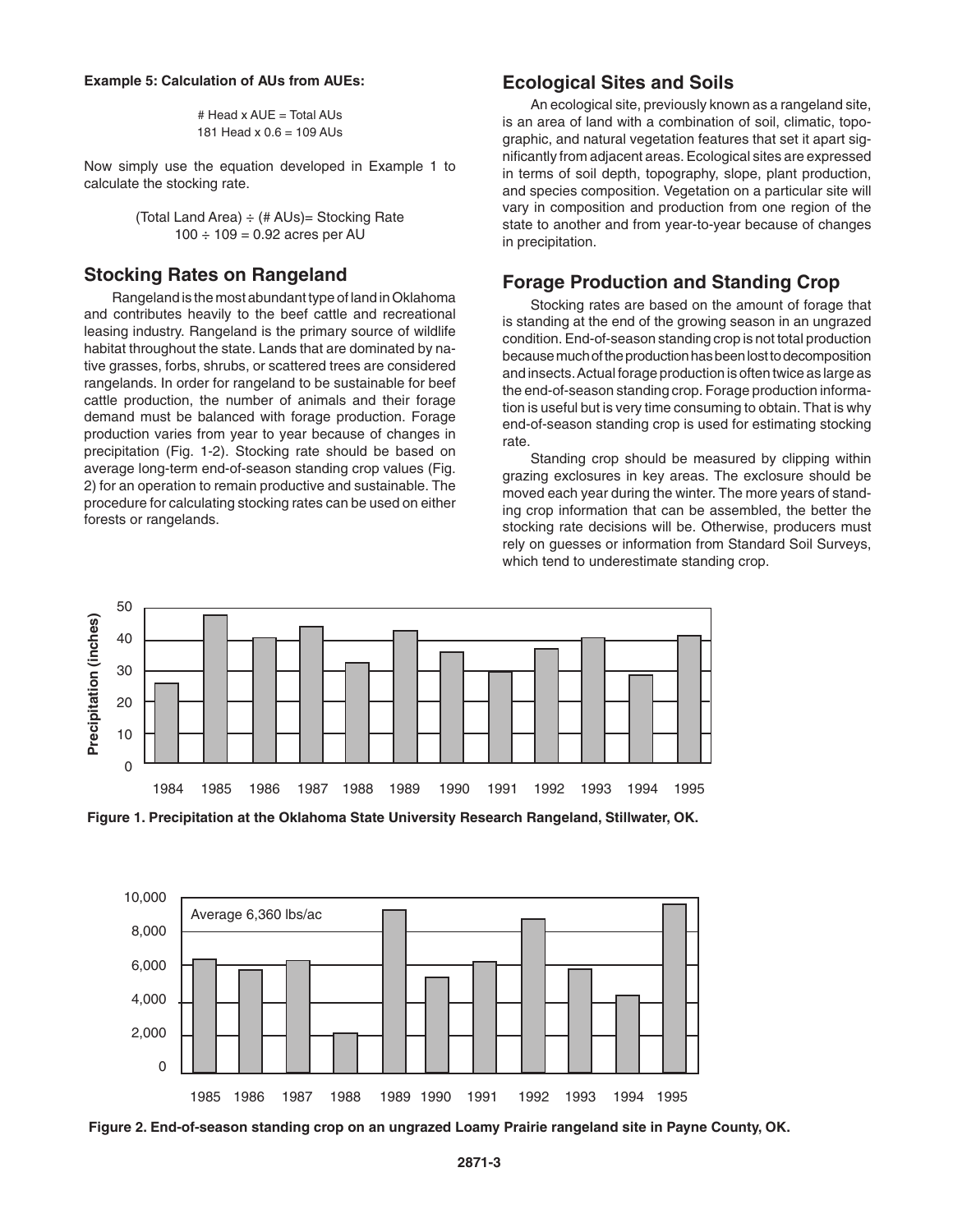# **Stocking Rates and Harvest Efficiency**

 The recommended stocking rates for rangelands are based on moderate utilization (economic long-term optimum) of the annual forage standing crop and assume uniform grazing distribution. It is also assumed that 50% of the annual peak standing crop can be removed from the ecological site without negatively affecting the plant community relative to species abundance or for beef cattle production. This is the origin of the "take half and leave half" rule-of-thumb that is often used. This is also the source of difference in stocking rate management between rangeland and introduced forages.

 Of the 50% of rangeland forage (grasses or forbs) that is assumed to be removed, the assumption is also made that one-half (25% of the total) is actually consumed by livestock and the other one-half (25% of the total) is trampled, laid on, consumed by insects or other animals, or disappears because of decomposition. These assumptions lead to a harvest efficiency of 25%. Another way to look at this is to assume that 25% of the total forage is actually consumed by the grazing animal. Plant requirements regarding remaining residue and waste by grazing animals set these limits. Harvest efficiency, however, can be increased by using rotational stocking (Table 4). This calculation should be adjusted for the presence of bulls, replacement heifers, or other grazing animals.

 Assume 100 head of cows that average approximately 1,000 lbs. with calves on a 1,000-acre rangeland pasture. The goal for this cow herd is continuous stocking for 12 months. The stocking rate would be calculated using information contained in Table 1.

#### **Example 6: Calculation of stocking rate:**

For a 1,000 lb. cow,  $AUE = 1.0$  (Table 2)  $(100 \text{ head}) \times (1.0 \text{ AUE}) = 100 \text{ AUs}$ (Total Land Area) ÷ [(# AUs) x (grazing season)] 1,000 acres ÷ [(100 AUs) x (12 months)] = 0.83 acres per AUM or 10 acres per AUY

#### **Table 4. Example of impact of harvest efficiency on stocking rate.**

|                                   | Continuous          | Rotation            |
|-----------------------------------|---------------------|---------------------|
| Rangeland forage<br>standing crop | 6,360 lbs. per acre | 6,360 lbs. per acre |
| Available for use                 | 50%                 | 50%                 |
| Amount available<br>for use       | 3,180 lbs. per acre | 3,180 lbs. per acre |
| Use efficiency,<br>% of 6,360     | 25%                 | 35%                 |
| Forage supply                     | 1,590 lbs. per acre | 2,226 lbs. per acre |
| Stocking rate                     | 2.04 AUM per acre   | 2.85 AUM per acre   |
| Stocking rate                     | 5.88 acres per AUY  | 4.21 acres per AUY  |
| Cows per 1,000 acres<br>per year  | 170 cows            | 238 cows            |

Next, use forage standing crop to calculate how many stocker cattle this 1,000 acres of rangeland can carry. From clipping data, it was determined over the past 10 years the average peak forage standing crop was 6,360 lbs. per acre from the monitoring program (Fig. 2).

Using these forage standing crop values, one can estimate how many cows could be stocked on this ranch. Using a 25% harvest efficiency for rangeland forages, the stocking rate is estimated as follows:

#### **Example 7: Calculation of available forage for grazing:**

(Average Standing Crop) x (% Utilization Factor) x (Total Acres) = Available Forage

(6,360 lbs.) x (25%) x (1,000 acres) = 1,590,000 lbs.Available Forage

**Example 8: Calculation of AUs based on available forage:**

Available Forage ÷ [(# Days in Grazing Season) x (Daily Forage  $Demand$  $=$  # AUs

> 1,590,000 lbs.  $\div$  [(365 days) x (26 lbs. per day)] = 168 AUs (cows) for 1 year

1,000 acres  $\div$  168 AUs = 6 acres per AUY

Aslight twist on the calculation would be to assume livestock smaller than the standard AU. Let us assume calves with an AUE of 0.6 (500-lb. calves) that are to be grazed all year.

1,590,000 lbs.  $\div$  [(365 days) x (26 lbs. per day)] = 168 AUs  $168$  AUs  $\div$  0.6 AUE = 280 Therefore, 280 calves that wiegh 500 pounds could be stocked on this same amount of forage.

#### **Example 9: Calculation of AUs from AUEs:**

 $# Head$ ) x  $(AUE) = Total AUs$ 170 head  $x$  1.0 = 170 AUs or for livestock smaller than 1AU 170 head  $X$  0.6 = 102 AUs

**Note:** Cows should usually be assigned theAUE of about 1.4 because of the presence of bulls and replacements.

# **Forage Utilization**

 Forage utilization of key plant species must be known in order to effectively adjust the stocking rate of rangeland forages. Therefore, you must be able to identify the key plant species of each ecological site. Forage utilization can be monitored throughout the year using a utilization class ranking system of 1 through 5 (Table 5). Utilization is measured by rating the standing crop of native grass inside and outside the grazing enclosure. A utilization score of 3 should be the annual goal. In order to get an accurate picture of forage utilization on rangeland, a systematic grid should be established (Fig. 3).

 The grid is observed at several different times during the grazing season and a utilization class ranking (Table 5) is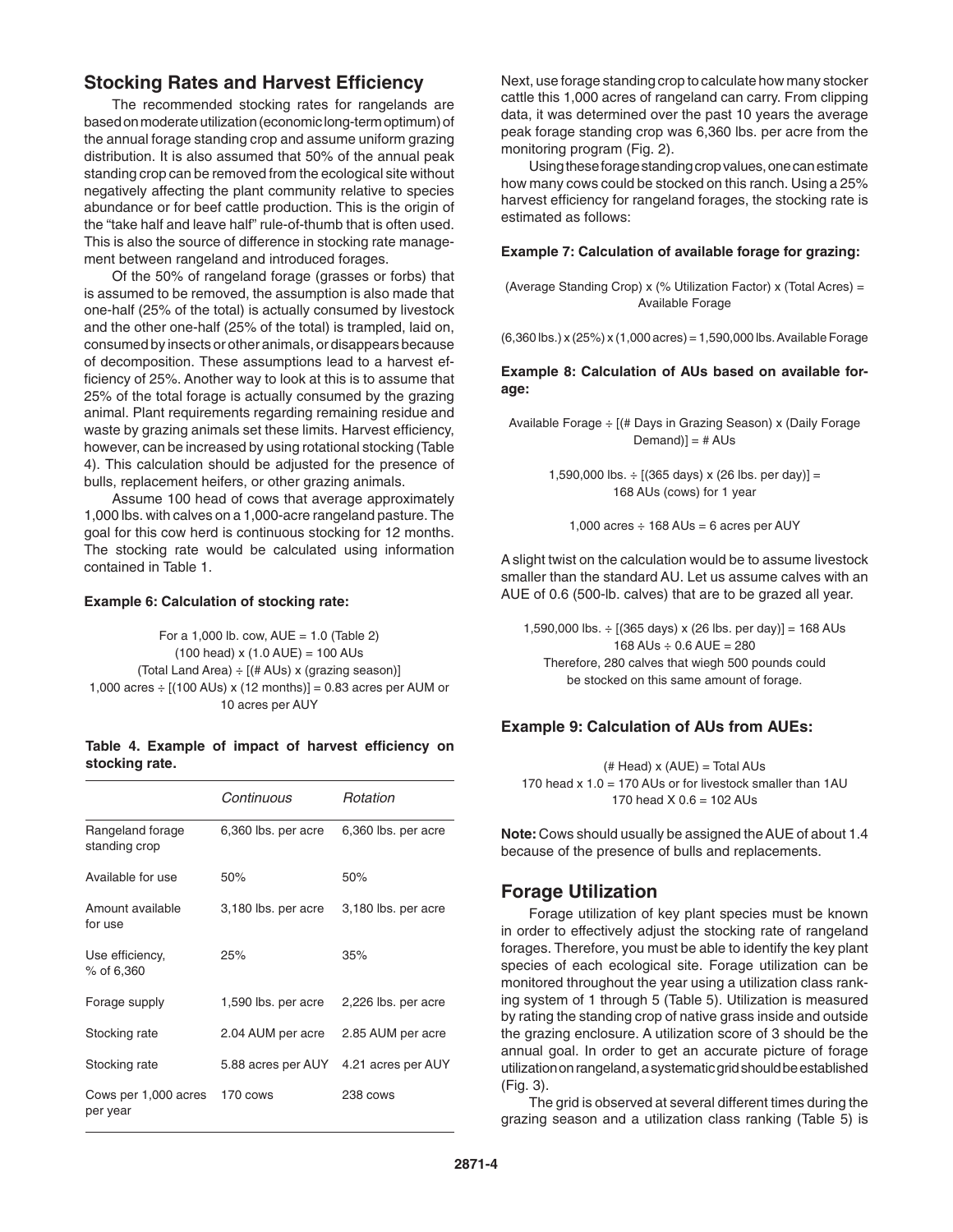

**Figure 3. Grid points are evenly spaced approximately 260 feet apart. Transects are 240 feet apart (120 feet from fences).**

assigned to each area. A grazing utilization pattern can then be developed to assess the harvest efficiency. Producers will often find that the same areas are either under-utilized or over-utilized each year (Fig. 4). If utilization scores are above or below 3, then corrective measure should be taken such as developing new water sources, moving mineral feeders, developing new fencing patterns, and the application of prescribed fire.

Another method of judging grazing utilization is measuring the height of key grazing species throughout the pasture (Table 6). This method requires a measuring device and a systematic grid similar to the previously described method. Utilization heights are different for different ecological sites and different regions of precipitation. In forests or savannas, use the height for tallgrass prairie.

 Once a grazing pattern is evident, you must then decide whether improvements such as building cross fences, spraying herbicides, developing new water sources, or changing stocking rates will improve the profitability of the operation. Using the previous examples, producers with good forage production records can determine the proper stocking rate for their land.

# **Stocking Rate Effects on Livestock**

### **Production Systems**

 Overstocking of rangeland, or overstocking introduced forages coupled with a poor fertility program, typically leads to a reduction in desirable forage species and an invasion of weeds and undesirable grasses such as broomsedge and threeawn. As the incidence of undesirable species increases at the expense of the more desirable forage species, animal performance declines and the carrying capacity of the grazing management unit is reduced. This situation is characterized as an overgrazed situation because of a change in forage species. The results are decreased profitability both from a livestock production standpoint and the possible need for expensive herbicide applications.

 Conversely, understocking results in *patch* (or *spot*) grazing. Patch grazing occurs where animals repeatedly graze the same area as soon as regrowth is available. Animals continue to utilize previously grazed areas because the immature regrowth is more palatable and of higher nutritive value. Ungrazed areas in the pasture continue to increase in maturity, decline in nutritive value, and become increasingly less palatable. The decline in forage utilization (harvest efficiency) results in wasted forage and decreased profit potential from the livestock operation. In either case, proper stocking rate and some form of rotational stocking could improve the net profitability of the livestock production system.

 Stocking rate has a major impact on animal performance and overall profitability of the livestock production system. Figure 5 indicates that maximum individual animal performance occurs at light stocking rates because there is little competition for the best forage plants in the pasture. As stocking rate is increased, the level of animal performance is reduced due to increased competition. The opportunity for diet selection afforded by low stocking rates ensures that individual animal performance is maximized. Figure 5 also indicates that as stocking rate increases, the amount of weight gain produced per acre is increased up to a threshold and then declines.

 A famous football coach once commented that three possibilities exist when you throw a forward pass, and two of the three were bad. The same situation exists for stocking rate; three possibilities exist (correct stocking, over-stocking, under-stocking) and two of them are unacceptable in a production system. The most important aspect of Figure 5, however, illustrates the stocking rate at which maximum net return occurs. This generally takes place at a moderate stocking rate, or a compromise point between forage resource conservation and animal performance.

Moderate stocking rate will vary according to those forage species used in the specific production system. Producers who continually use heavy stocking rates in an attempt to improve net profitability, however, should realize that they have already passed the point at which maximum net return may be realized.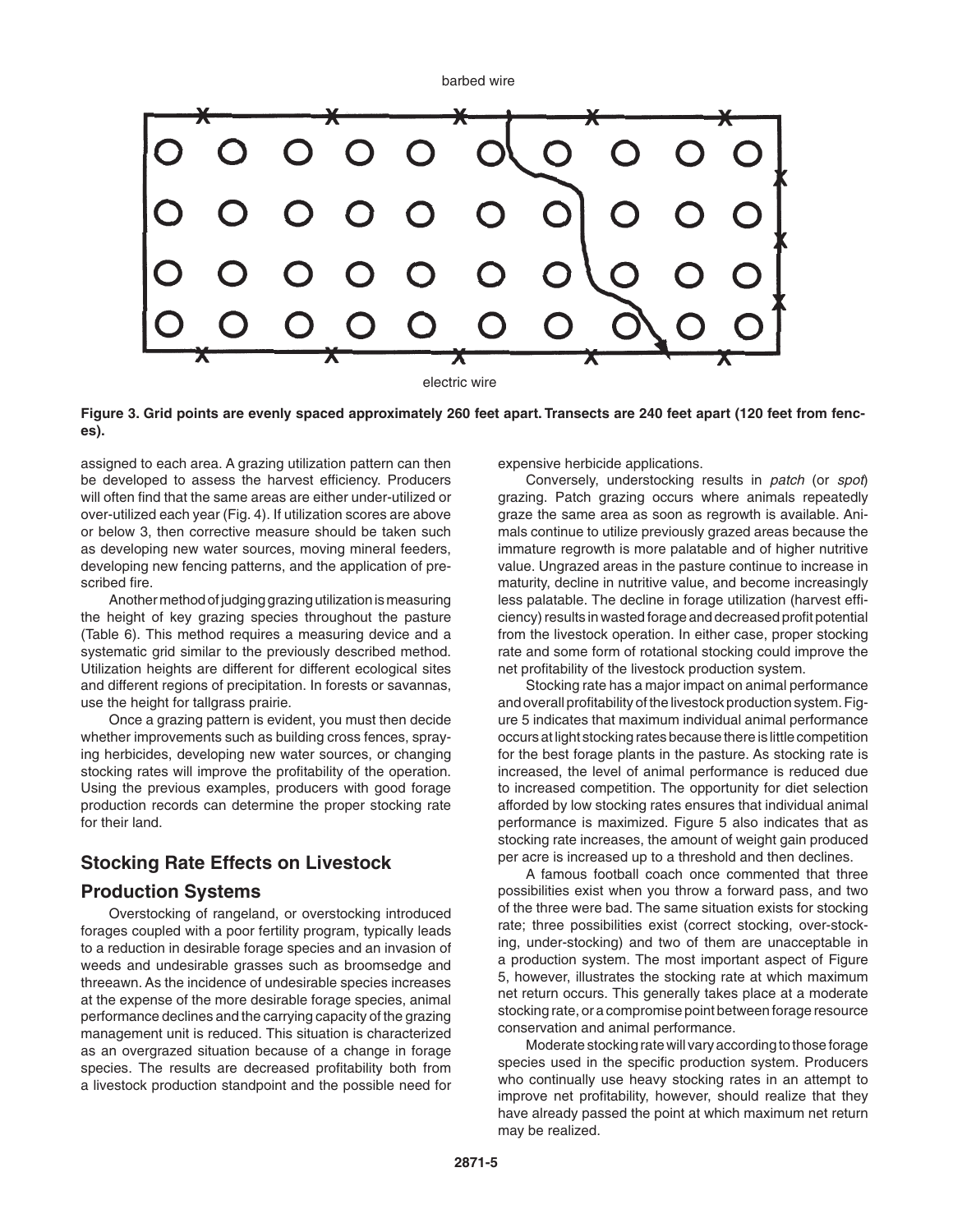| Table 5. Guidelines for estimating forage utilization on native rangeland. |  |  |  |  |
|----------------------------------------------------------------------------|--|--|--|--|
|                                                                            |  |  |  |  |

| Utilization<br>class | Key species<br>degree of use | Plant description                                                                                                                                                                                                                                                                       |
|----------------------|------------------------------|-----------------------------------------------------------------------------------------------------------------------------------------------------------------------------------------------------------------------------------------------------------------------------------------|
|                      | $0 - 20%$                    | Little or no use of the key grazing species. Grazing use is not apparent from a dis-<br>tance. With close inspection, a few plants of the key species show evidence of light<br>use. Grazed patches are small or not present, grazed heights 8 to 10 inches.                            |
| 2                    | $21 - 40%$                   | A few of the key grazing species have short stubble heights, but this is not evident<br>as seen from a distance. Otherwise, key species appear unused. Grazed patches<br>2 to 3 feet in diameter, grazed from 4 to 8 inches.                                                            |
| 3                    | 41-60%                       | Stubble heights of key grazing species are non-uniform because of varying degrees<br>of grazing between individual plants. Some use of less preferred species. Grazed<br>patches greater than 3 feet in diameter, grazed from 2 to 6 inches. Most plants will<br>show some grazing use. |
| 4                    | $61 - 80%$                   | Stubble heights of key grazing species are fairly uniform and quite short. Less<br>preferred species have received some use. No ungrazed patches. Some trampling<br>damage and bare ground.                                                                                             |
| 5                    | 81-100%                      | Stubble heights of key grazing species are uniformly short. Heavy use of less<br>preferred species. Trampling effects from concentrated animal use are evident.                                                                                                                         |





**Figure 4. Grid points are evenly spaced approximately 260 feet apart. Transects are 240 feet apart (120 feet from fences). A grazing utilization pattern will help to assess the harvest efficiency.**

#### **Summary**

 Stocking rate is the key element to successful livestock production. The use of improper stocking rates can reduce both the vigor of desirable forage species and animal performance. This results in decreased profitability and sustainability of the production system.

 Introduced forages generally have higher production potentials than native plant communities, but the increase comes at a cost for inputs associated with maintenance of soil fertility. There is some misunderstanding regarding potential profitability of introduced forage and native rangeland livestock production systems. Some people believe that because some introduced forages can generally be grazed more heavily than native rangeland, the profit is proportionally more. Introduced forages, however, if not managed wisely, can increase input costs, but the producer may realize little, if any, increased production or profitability when compared to native rangeland systems.

 Different management techniques are required for introduced forages relative to native rangeland. Native rangeland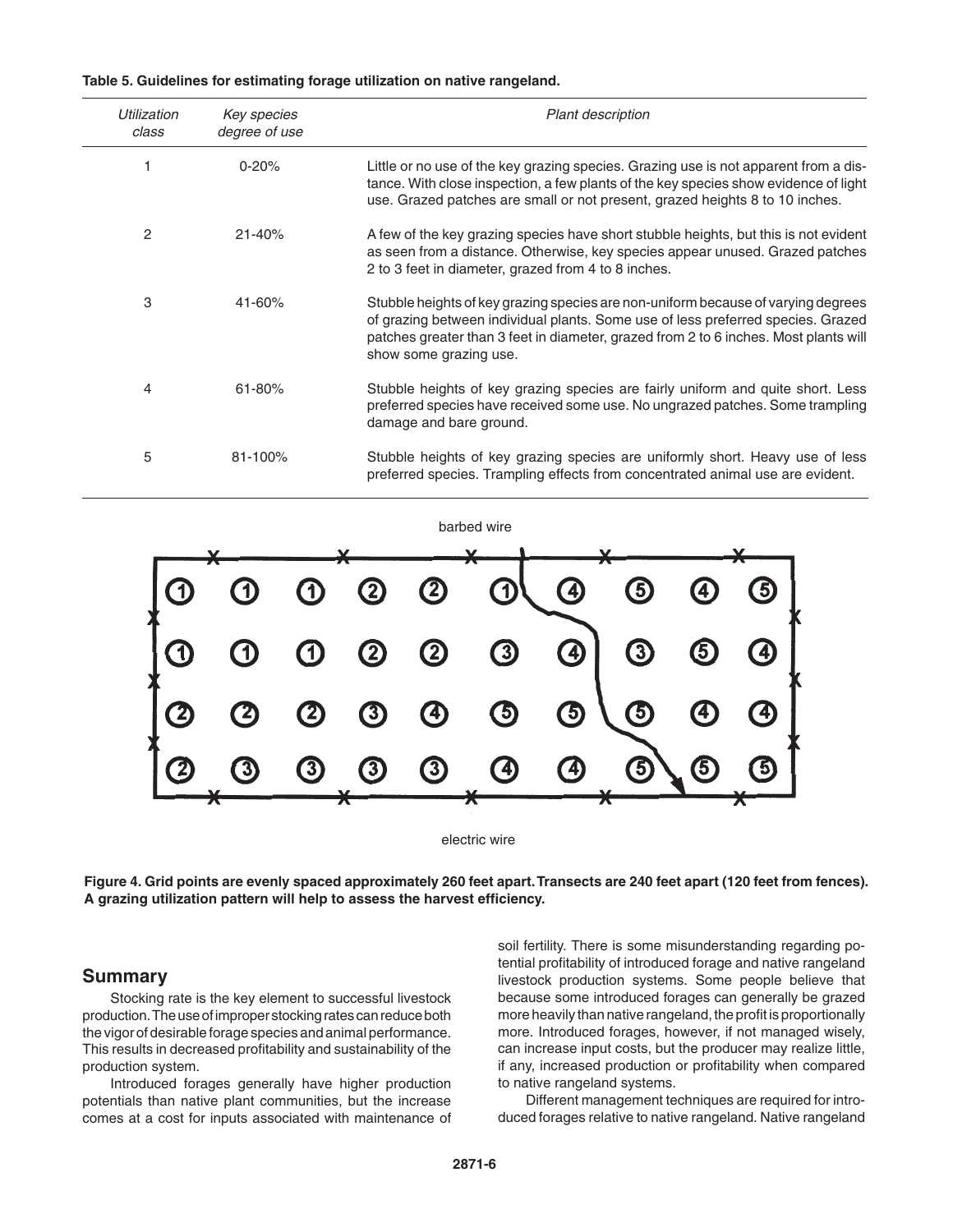**Table 6. Height of key forage species by plant community type.**

| <b>Plant Community Type</b> |                      |                     |                       |  |  |
|-----------------------------|----------------------|---------------------|-----------------------|--|--|
| Level<br>of use             | Tallgrass<br>Prairie | Midgrass<br>Prairie | Shortgrass<br>Prairie |  |  |
| Light or None $>10$ inches  |                      | $>6$ inches         | >4 inches             |  |  |
| Moderate                    | 6-10 inches          | 4-5 inches          | 2-3 inches            |  |  |
| Heavy                       | 4-5 inches           | 2-3 inches          | $<$ ? inches          |  |  |
| Severe                      | $<$ 4 inches         | <2 inches           | $<$ 1 inch            |  |  |

can not be utilized to the same degree as introduced forages except under specialized conditions. It is critical that producers understand the forage resource under their control and stock livestock appropriately. For more information, contact your local county Cooperative Extension Agriculture Agent or obtain one of the following OSU Extension Publications.

PSS-2567 Grazing Systems for Pastures PSS-2584 Forage-Budgeting Guidelines



**Figure 5. Influence of stocking rate on individual animal performance, gain per acre, and net return per acre.**

- PSS-2864 Grazing Forest-Rangeland in Eastern Oklahoma
- NREM-5032 Lease Hunting Opportunities for Oklahoma Landowners
- E-926 Grazing Management on Rangeland for Beef Production
- E-927 Using Prescribed Fire in Oklahoma